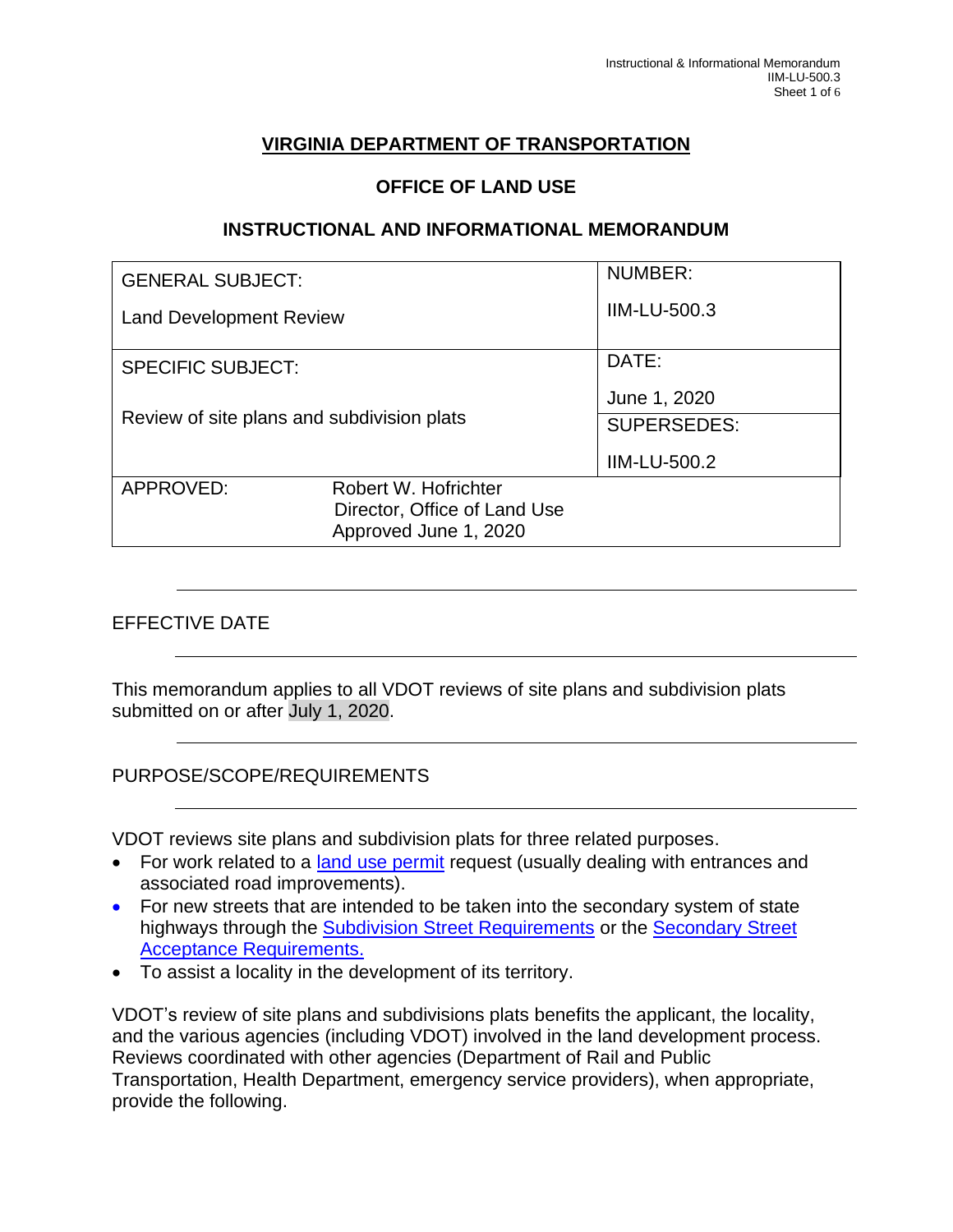- Review helps ensure that the proposed design of the development meets safety and operational requirements.
- Site plans are evaluated to make sure the project will comply with:
	- − Public agency requirements (e.g. entrance design, utility specifications, storm water management), and
	- − Proffered conditions impacting the highway (e.g. buffers, off-site turn lanes, road widening, right of way dedication)

Title 15.2 of the State Code contains requirements for the local review of site plans and plats. [Section 15.2-2259](https://law.lis.virginia.gov/vacode/15.2-2259/) gives VDOT 45 days to review a plan or plat that is submitted to it as part of a locality's review process and  $\frac{6}{15.2}$ -2260 gives VDOT the same time for the review of a preliminary subdivision plat. Note that in both sections, the locality generally has a total of 60 days to respond.

Site plans submitted as part of VDOT's land use permit process do not have a statutory deadline, but should be processed as quickly as possible in order to support economic development in the Commonwealth.

Subdivision plats and subdivision construction plans submitted as part of the SSR/SSAR process for eventual acceptance into the state system also do not have a statutory deadline for review, but should also be processed as quickly as possible.

# PROCEDURES

Localities may send subdivision plat and site plan packages to the Area Land Use Engineer or Assistant Resident Engineer—Land Use at the appropriate VDOT office to determine if the designs are adequate to accommodate traffic generated by the proposed development without creating a hazard to the traveling public, to ensure site layout provides for appropriate circulation so as to avoid impacting traffic on adjacent highways, to ensure that the proposed development is coordinated with planned highway improvements, and to ensure that the proposed development meets relevant VDOT requirements and standards.

As localities across the Commonwealth have different procedures and processes, it is important for VDOT's local land use staff to understand how these require adjustments in normal practice in order for VDOT guidance to be incorporated in locality approvals.

All submitted site plans received by VDOT from (or under the direction of) a locality or directly from a developer (if appropriate, depending upon locality process) for review shall be logged appropriately in [LandTrack](http://landtrack/?District=S) in order to track and record basic information regarding the proposal. Furthermore, the plans/plats and associated documents (traffic impact analyses, technical appendices, and similar) should be uploaded into [LandTrack](http://landtrack/?District=S) to make such information available to the public on VDOT's external [LandTrack](http://landtrx.vdot.virginia.gov/)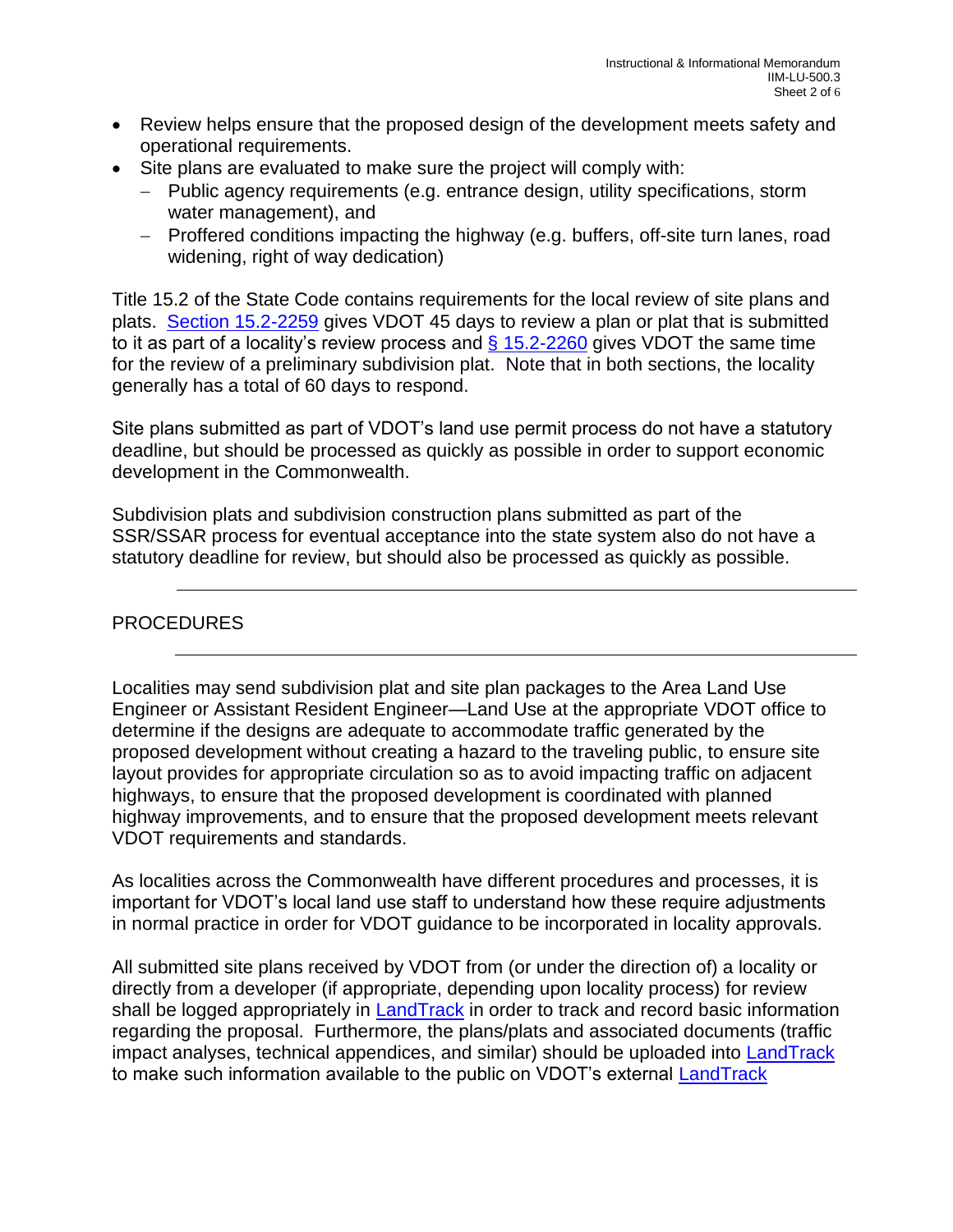website, except in cases where [Critical Infrastructure Information](https://insidevdot.cov.virginia.gov/district/FRE/SM/Shared%20Documents/) (CII/SSI) is contained in such documents.

VDOT will check site plans and subdivision plats to see how any on-site and off-site transportation related improvements proffered during the property's rezoning are proposed to be handled. VDOT will also determine if the proposed plans are in an area that is part of a planned VDOT highway project and ensure proper coordination occurs so that the site plan and highway project do not conflict and that the final features constructed under the site plan match the planned highway project.

A critical part of the review of subdivision plats is to assure that the layout and design of new subdivision streets are in compliance with the [Secondary Street Acceptance](http://www.virginiadot.org/info/secondary_street_acceptance_requirements.asp)  [Requirements](http://www.virginiadot.org/info/secondary_street_acceptance_requirements.asp) (or, if grandfathered, the [Subdivision Street Requirements\)](http://www.virginiadot.org/projects/ssr-rev.asp) and the appropriate [Road Design Manual](https://www.virginiadot.org/business/locdes/rdmanual-index.asp) appendix (Appendices A, A(1), B, B(1), or B(2)).

VDOT will also review site plans to ensure that drainage meets VDOT requirements such as:

- On-site drainage is away from the roadway
- Culverts crossing under entrances are properly sized
- Features are incorporated to prevent ponding of water on the roadway

VDOT will use the standards set out in the Design Guidelines (Appendix A), Complete Streets; Bicycle and Pedestrian Facilities, etc. (Appendix A(1)), and Access Management Design Standards for Entrances and Intersections (Appendix F), all of the *Road Design Manual* (supplemented by Appendix B(2), if appropriate), in its review of subdivision plats and site plan entrances. The evaluation will assess the entrances to and within the development in terms of:

- Design geometrics & sight distance
- Corner clearance
- Signalization
- Turn Lanes
- Internal circulation design, e.g. limiting the traffic that will use the entrance
- Additional lanes on the highway
- Additional right-of-way for future road improvements
- Medians and crossovers
- Pedestrians, bicycles, and transit accommodations

VDOT's subdivision plat/site plan analysis should also determine what improvements are needed to preserve the functionality of the highway, accommodate the development's traffic, and protect the highway corridor through the application of the [Access Management Regulations,](http://www.virginiadot.org/info/access_management_regulations_and_standards.asp) including:

- Location and spacing of entrances, crossovers, and intersections
- Shared entrances with adjacent properties
- Inter-parcel connections
- Limiting entrance movements
- Traffic signal spacing

Site plan review associated with a request for an entrance permit under the Access Management Regulations may require the addition of a traffic study showing the impact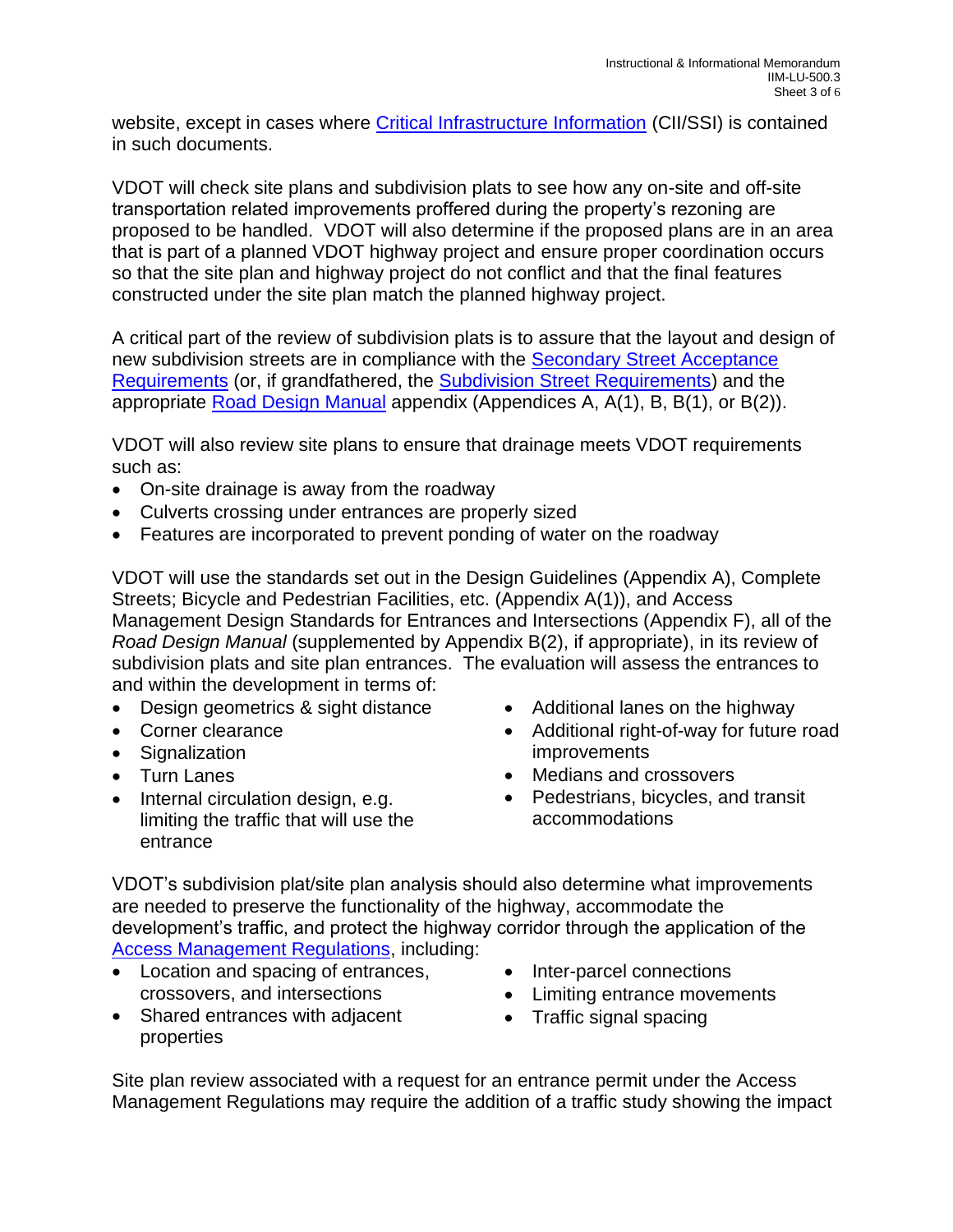of the entrance on the safety and operation of the fronting highway. The traffic study, depending upon its elements, should be conducted in accordance with the [Traffic](http://www.virginiadot.org/business/resources/TOSAM.pdf)  [Operations and Safety Analysis Manual,](http://www.virginiadot.org/business/resources/TOSAM.pdf) available at [http://www.virginiadot.org/business/resources/TOSAM.pdf.](http://www.virginiadot.org/business/resources/TOSAM.pdf) Furthermore, any proposed traffic signals must be determined to be both warranted and justified in in accordance with IIM-TE-387.1 (which can be found at Traffic Engineering Division's IIM page, [http://www.virginiadot.org/business/traffic\\_engineering\\_memoranda.asp\)](http://www.virginiadot.org/business/traffic_engineering_memoranda.asp) and the relevant portions of Appendices A and F of the [Road Design Manual.](https://www.virginiadot.org/business/locdes/rdmanual-index.asp)

For plan submissions on or adjacent to highways that have [Arterial Management Plans](http://www.virginiadot.org/projects/arterial_management_plans.asp) in place, the site's access should be consistent with the arterial management plan. In cases where a site plan is being reviewed concurrently with the development of an arterial management plan, the land use staff should consult with the Arterial Preservation Program Manager to coordinate recommendations.

If site plans associated with proposed work on VDOT right-of-way and subdivision construction plans for streets intended to be taken over for maintenance by the state contain elements that cannot meet AASHTO design standards, a design exception will need to be processed in accordance with the latest version of [IIM-LD-227](http://www.virginiadot.org/business/resources/LocDes/IIM/IIM227.pdf) before such plans are finalized. If such plans contain elements that cannot meet VDOT design standards, a design waiver will need to be processed in accordance with IIM-LD-227. Entrance spacing exceptions will be processed in accordance with the [Access](http://www.virginiadot.org/info/access_management_regulations_and_standards.asp)  [Management Regulations](http://www.virginiadot.org/info/access_management_regulations_and_standards.asp) and Appendix F of the [Road Design Manual.](https://www.virginiadot.org/business/locdes/rdmanual-index.asp)

In order to streamline land use plan approvals, District Administrators are encouraged, in consultation with their District Location and Design Engineer, to designate the District Transportation and Land Use Director (TLUD) or, if the TLUD is not a licensed Professional Engineer, an experienced Area Land Use Engineer or Assistant Resident Engineer—Land Use (ALUE/ARE-LU), to review and approve land use design waivers. Copies of waivers approved by the TLUD or ALUE/ARE-LU are required to be submitted to the District L&D Engineer and the State Geometric Design Engineer in the Location and Design Division.

Since Residency Administrators/Resident Engineers (RA/RE) serve as the local VDOT contact with localities and will ultimately be required to maintain any facilities accepted by VDOT, if plans are being reviewed by district land use staff, they shall coordinate with the Administrator/Engineer regarding plan reviews within the RA/RE area of responsibility.

As a locality is responsible for the orderly development of land within their jurisdiction, local government staff should be made aware of site plans and plats reviewed by VDOT, if such plans were not submitted through the locality. Furthermore, VDOT comments on such plans or plats should be provided to the locality.

District and residency land use staff is encouraged to work cooperatively with local governments in the review of site plans and subdivision plats. Such cooperation can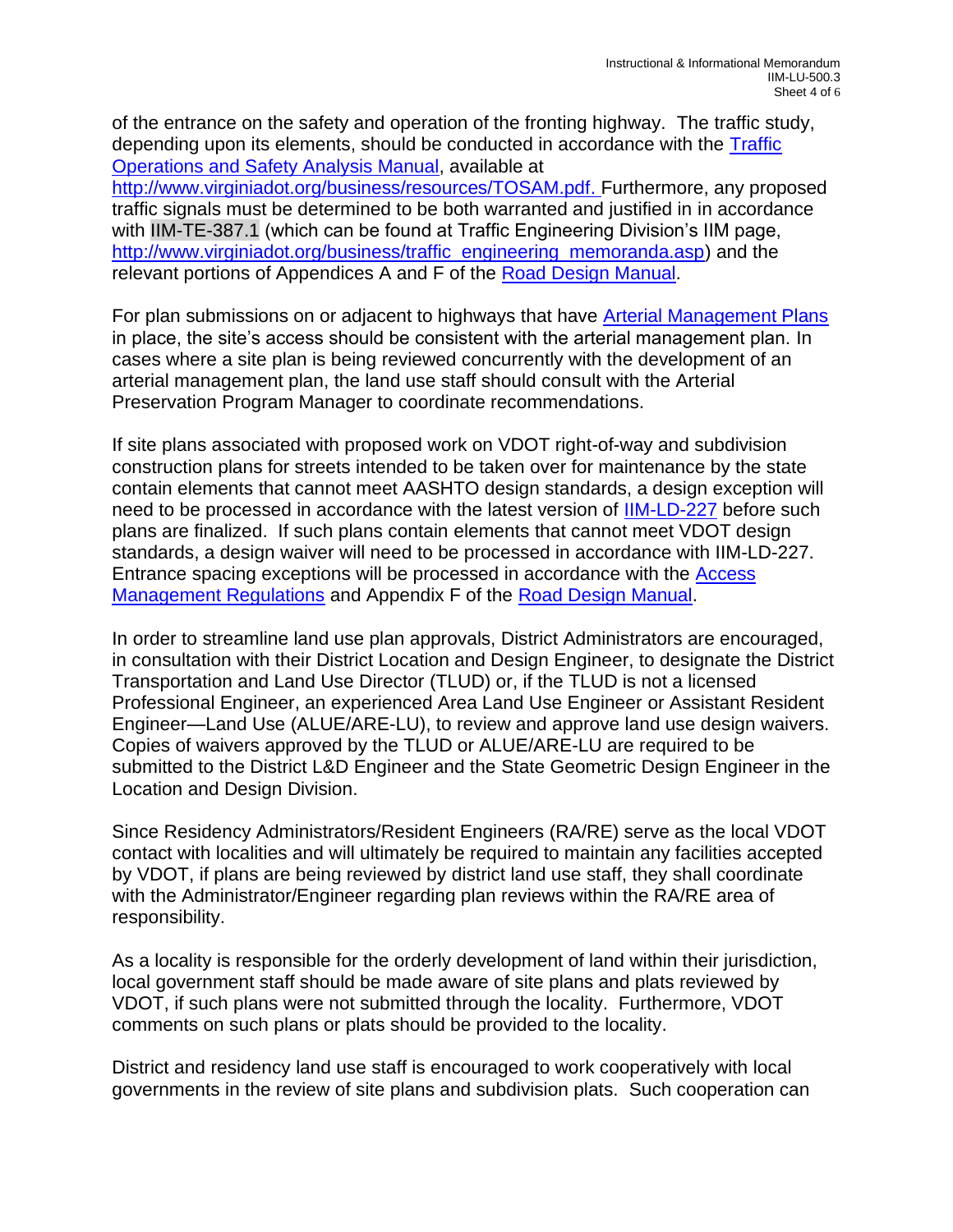include attending pre-submission meetings, consolidated review meetings, striving to meet local deadlines that may be shorter than state requirements, and copying local officials on correspondence dealing with development within their jurisdiction.

Approved construction plans and any associated waivers or exceptions for permits which involve permanent changes to highway infrastructure shall be saved by the district or residency to the appropriate district folder in [ProjectWise.](https://projectwise.vdot.virginia.gov/login.aspx) The naming convention for the files shall be *County # Route Number # Development Name – Phase # Land Use Permit Number or County Project Number (if available or applicable)*. For construction plans associated with subdivision development where route numbers are not yet known or reserved, replace "Route Number" with either "SSR" or "SSAR", depending upon which regulation applies to the development and, optionally, the route number of the road being connected to.

## NOTES

• Chapter 527 (TIA Regulations) applied to site plan and subdivision plats through June 30, 2011, that were expected to substantially affect transportation on statecontrolled highways.

# REFERENCES

- Information on Chapter 527 of the 2006 Acts of Assembly and the Traffic Impact Analysis Regulations is available on VDOT's external website at [http://www.vdot.virginia.gov/info/traffic\\_impact\\_analysis\\_regulations.asp.](http://www.vdot.virginia.gov/info/traffic_impact_analysis_regulations.asp)
- Information on the Access Management Regulations and associated design standards is available on VDOT's external website at [http://www.vdot.virginia.gov/info/access\\_management\\_regulations\\_and\\_standards.a](http://www.vdot.virginia.gov/info/access_management_regulations_and_standards.asp) [sp](http://www.vdot.virginia.gov/info/access_management_regulations_and_standards.asp)
- The Traffic Operations and Safety Analysis Manual, is available on VDOT's external website at<http://www.virginiadot.org/business/resources/TOSAM.pdf>
- The Road Design Manual and its appendices are available on VDOT's external website at<http://www.vdot.virginia.gov/business/locdes/rdmanual-index.asp>
- Location and Design Division IIM 227 (Design Exceptions / Waivers) is available on VDOT's external website at <http://www.virginiadot.org/business/resources/LocDes/IIM/IIM227.pdf>